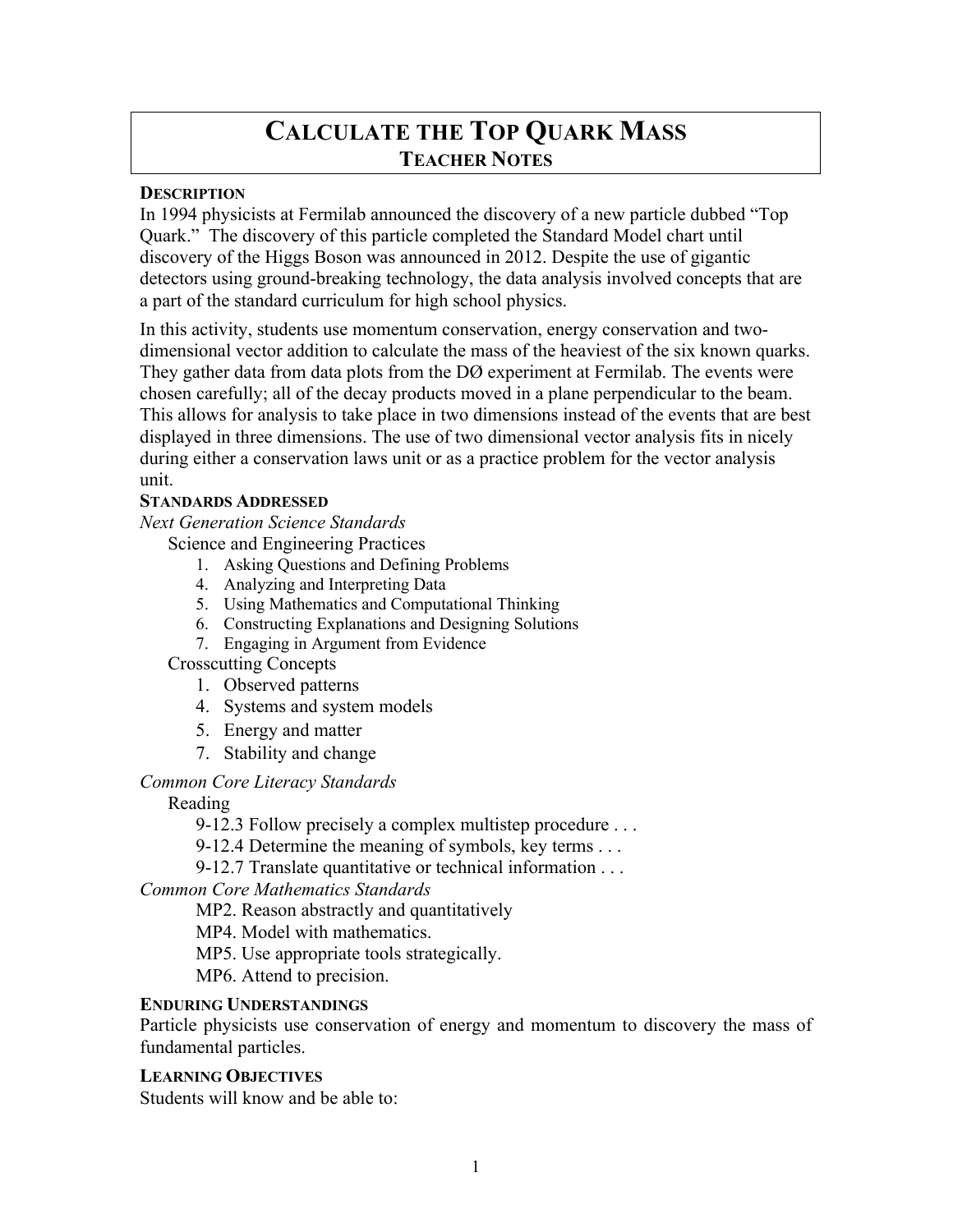- Use conservation of momentum and energy to determine the mass of a top quark.
- Explain the importance of identifying the missing momentum carried away from the event by the neutrino.
- Describe the properties of a neutrino that make it impossible to detect in the DØ detector.
- Explain the importance of considering the results of several experiments before announcing discoveries.

## **PRIOR KNOWLEDGE**

Students should be able to:

- Add vectors in two dimensions.
- Use energy and momentum units common to particle physics: Momentum– $eV/c$ , Energy– $eV/c<sup>2</sup>$ .

#### **BACKGROUND MATERIAL**

Useful links to describe how detectors work:

- https://home.cern/about/how-detector-works
- http://lutece.fnal.gov/Papers/PhysNews95.html

#### **RESOURCES/MATERIALS**

Students will need a ruler, a protractor, calculator or spreadsheet and data from the following link:

http://ed.fnal.gov/samplers/hsphys/activities/thumbnails\_pdf.html

## **IMPLEMENTATION**

This activity was developed by physics teacher Bob Grimm. Students use printed event images, ruler and protractor to analyze the data. This activity requires averaging as many as ten data points per class to yield a more accurate result.

The students analyze DØ top-quark event images, one real and three Monte Carlo, chosen because the events happened in the plane perpendicular to the beam line. This means that students will get good results using two-dimensional vector analysis. Students use a ruler and protractor to add particle momentum vectors, discover the magnitude of the missing neutrino momentum and calculate the mass of the top quark.

When Bob used this activity, his students were studying conservation laws, so the activity fit right in. They didn't know about quarks, etc., but they spent some time, before the lab day, looking at images taken from the website that describe the top quark experiment. So, with their particle questions addressed, they were able to focus on the vector addition portion of the activity. This approach is a good use of instructional time; on lab day, the students' questions about vectors and momentum were not confused by questions about particles. This is not to say they did not have questions about particles. Indeed, the questions they had were fairly sophisticated. But they did not seem distracted by details of the experiment.

Bob recommends keeping in mind the following "I" ideas while leading your students through this activity:

- Invest time in describing the experiment.
- Ignore errors in the direction of the neutrino momentum vector.
- Integrate your students' results. Averaging a large set of data is critical.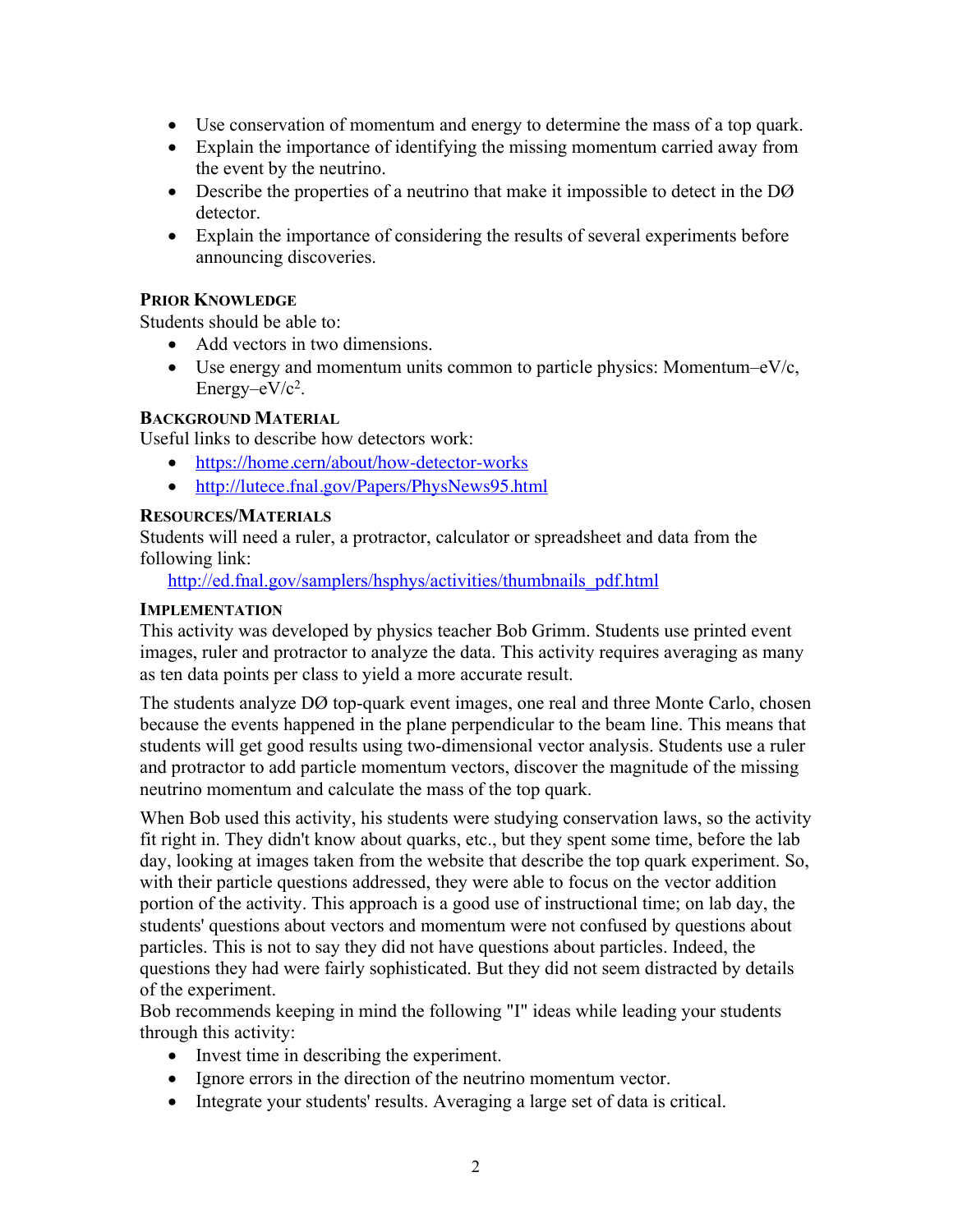• Indistinguishable units. Near the speed of light, mass  $=$  momentum  $=$  energy.

The key to finding the momentum carried away by the neutrino is to determine the "missing transverse momentum (Pt)." Since the detector can't detect neutrinos—they barely interact with matter—have your students look at all of the momentum recorded in the event and then apply momentum conservation to determine what is needed to make the system's net momentum zero. Recall that energy and momentum are equal at these energies.

If you have never done this before, the process is:

- Use a protractor to find the angle  $\theta$  that the lines through the centers of all jets and the muon tracks make with the x-axis.
- The magnitude of the momentum p for all the jets and muons is given on the plot. Find  $p_x = p \cos(\theta)$  and  $p_y = p \sin(\theta)$  for all jets and muons.
- Find  $p_x$  total observed and  $p_y$  total observed.
- Recall that the center of mass momentum before the collision is zero, there since momentum is conserved, the vector sum of momenta after the collision must also be zero. Since we can account for all of the momentum except the missing neutrino momentum, the x and y component of the neutrino momentum are

 $p_{\text{neutrino x}} = -p_{\text{x total observed}}$  and  $p_{\text{neutrino y}} = -p_{\text{y total observed}}$ .

- The magnitude of the neutrino momentum is  $p_{\text{neutrino}} = (p_{\text{neutrino}} x^2 + p_{\text{neutrino}} y^2)^{1/2}$ .
- Add up the energies of all jets, muons, and the neutrino to find the rest energy of the top/anti-top pair.
- Since the event is a top/anti-top event, total energy divided by two results in the mass of the top quark in units of  $GeV/c^2$ .

## **ASSESSMENT**

The following questions and sample scoring rubric may be used for assessment:

- Explain the mathematical model for finding the missing momentum carried off by the neutrino.
	- o *Choosing a coordinate system*
	- o *Measuring the angle of all vectors relative to the chosen x-axis*
	- o *Correctly determining the x-component and y-component of each momentum vector*
	- o *Finding the sum of the x-components and y-components*
	- o *Indicating that the vector components should add to zero, determining the xcomponent momentum and y-component momentum of the neutrino needed to make the components sums equal to zero*
- o Using the neutrino x-component and y-component to determine the magnitude of the missing neutrino momentum.
- Determine the energy of the neutrino must be the same as the magnitude of the momentum of the neutrino when appropriate units are chosen.
	- $\circ$  *Start with Einstein's equation*  $E^2 = p^2c^2 + (mc^2)^2$
	- o In the correct units, the reduces to  $E^2 = p^2 + m^2$
	- o *The mass of the neutrino is negligible at these energy levels so E=p*
- Explain how conservation of energy is used to determine the mass of the top quark.